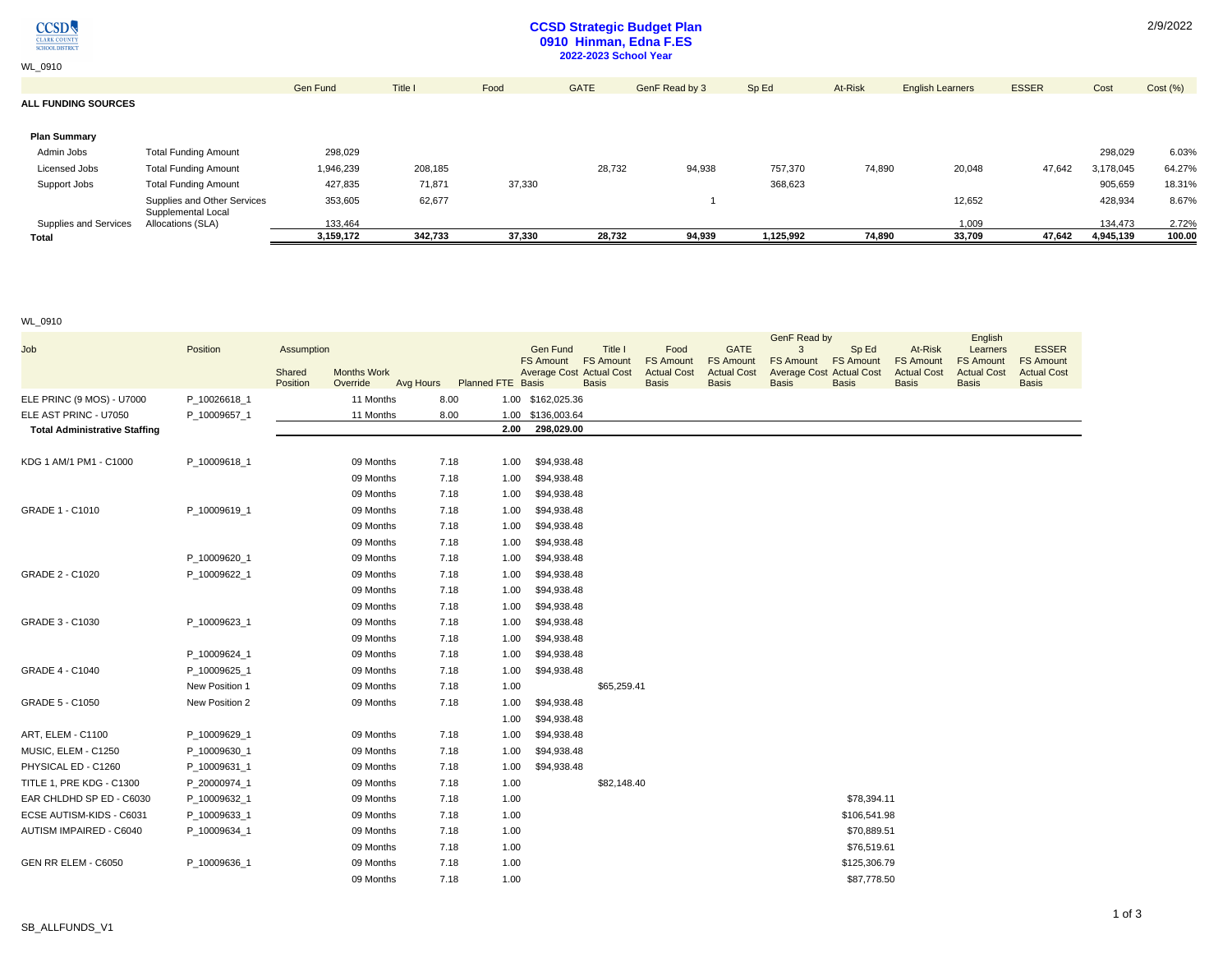

WL\_0910

## **CCSD Strategic Budget Plan 0910 Hinman, Edna F.ES 2022-2023 School Year**

| Job                            | Position       | Assumption         |                                |           |                          | <b>Gen Fund</b><br><b>FS Amount</b> | Title I<br><b>FS Amount</b>       | Food<br><b>FS Amount</b>           | <b>GATE</b><br><b>FS Amount</b>    | GenF Read by<br>3<br><b>FS Amount</b>           | Sp Ed<br><b>FS Amount</b> | At-Risk<br><b>FS Amount</b>        | English<br>Learners<br><b>FS Amount</b> | <b>ESSER</b><br><b>FS Amount</b>   |
|--------------------------------|----------------|--------------------|--------------------------------|-----------|--------------------------|-------------------------------------|-----------------------------------|------------------------------------|------------------------------------|-------------------------------------------------|---------------------------|------------------------------------|-----------------------------------------|------------------------------------|
|                                |                | Shared<br>Position | <b>Months Work</b><br>Override | Avg Hours | <b>Planned FTE Basis</b> | <b>Average Cost Actual Cost</b>     | <b>Basis</b>                      | <b>Actual Cost</b><br><b>Basis</b> | <b>Actual Cost</b><br><b>Basis</b> | <b>Average Cost Actual Cost</b><br><b>Basis</b> | <b>Basis</b>              | <b>Actual Cost</b><br><b>Basis</b> | <b>Actual Cost</b><br><b>Basis</b>      | <b>Actual Cost</b><br><b>Basis</b> |
| SPECIF LEARN DIS - C6070       | P 10009637 1   |                    | 09 Months                      | 7.18      | 1.00                     |                                     |                                   |                                    |                                    |                                                 | \$72,766.65               |                                    |                                         |                                    |
|                                |                |                    | 09 Months                      | 7.18      | 1.00                     |                                     |                                   |                                    |                                    |                                                 | \$91,530.14               |                                    |                                         |                                    |
| GATE ELEM - C6130              | P 10020753 1   |                    | 09 Months                      | 7.18      | 0.40                     |                                     |                                   |                                    | \$28,732.28                        |                                                 |                           |                                    |                                         |                                    |
| COUNSELOR/ELE - C8000          | P_20003621_1   |                    | 09 Months                      | 7.18      | 1.00                     | \$47,469.24                         | \$60,776.91                       |                                    |                                    |                                                 |                           |                                    |                                         |                                    |
| K-12 LIBRARY - C8040           | P_10009639_1   |                    | 09 Months                      | 7.18      | 1.00                     | \$94,938.48                         |                                   |                                    |                                    |                                                 |                           |                                    |                                         |                                    |
| LEARN STRAT, ELEM - C8111      | New Position 5 |                    |                                |           | 1.00                     |                                     |                                   |                                    |                                    |                                                 |                           | \$74,890.23                        | \$20,048.25                             |                                    |
| RBG3 LEARNING STR - C8112      | New Position 3 |                    | 09 Months                      | 7.18      | 1.00                     |                                     |                                   |                                    |                                    | \$94,938.48                                     |                           |                                    |                                         |                                    |
| FAC SP ED - C8130              | New Position 6 |                    | 09 Months                      | 7.18      | 1.00                     |                                     |                                   |                                    |                                    |                                                 | \$47.642.21               |                                    |                                         | \$47,642.21                        |
| <b>Total Licensed Staffing</b> |                |                    |                                |           |                          |                                     | 34.40 \$1,946,238.84 \$208,184.72 |                                    | \$28,732.28                        |                                                 | \$94,938.48 \$757,369.50  | \$74,890.23                        | \$20,048.25                             | \$47,642.21                        |
|                                |                |                    |                                |           |                          |                                     |                                   |                                    |                                    |                                                 |                           |                                    |                                         |                                    |
| FRST AID/SFTY AST - N0090      | P_10009644_1   |                    | 09 Months                      | 6.00      | 0.56                     | \$35,050.06                         |                                   |                                    |                                    |                                                 |                           |                                    |                                         |                                    |
| TI LIB AST III SW - N0108      | P 20007516 1   |                    | 09 Months                      | 4.10      | 0.38                     | \$27,041.94                         |                                   |                                    |                                    |                                                 |                           |                                    |                                         |                                    |
| ELEM SCHOOL CLERK - N0143      | P_10009645_1   |                    | 11 Months                      | 8.00      | 0.91                     | \$59,443.67                         |                                   |                                    |                                    |                                                 |                           |                                    |                                         |                                    |
| TI SP PROG TA III - N0158      | P 10009646 1   |                    | 09 Months                      | 7.00      | 0.65                     |                                     |                                   |                                    |                                    |                                                 | \$40,255.30               |                                    |                                         |                                    |
|                                |                |                    | 09 Months                      | 7.00      | 0.65                     |                                     |                                   |                                    |                                    |                                                 | \$43,502.29               |                                    |                                         |                                    |
|                                |                |                    | 09 Months                      | 7.00      | 0.65                     |                                     |                                   |                                    |                                    |                                                 | \$40,255.30               |                                    |                                         |                                    |
|                                |                |                    | 09 Months                      | 7.00      | 0.65                     |                                     |                                   |                                    |                                    |                                                 | \$38,712.53               |                                    |                                         |                                    |
|                                |                |                    | 09 Months                      | 7.00      | 0.65                     |                                     |                                   |                                    |                                    |                                                 | \$45,260.33               |                                    |                                         |                                    |
|                                |                |                    | 09 Months                      | 7.00      | 0.65                     |                                     |                                   |                                    |                                    |                                                 | \$45,260.33               |                                    |                                         |                                    |
|                                |                |                    | 09 Months                      | 7.00      | 0.65                     |                                     |                                   |                                    |                                    |                                                 | \$43,502.29               |                                    |                                         |                                    |
| TI PE ASST III - N0180         | New Position 4 |                    | 09 Months                      | 6.00      | 0.56                     | \$34,894.54                         |                                   |                                    |                                    |                                                 |                           |                                    |                                         |                                    |
| TI TCH/FAM ASTIII - N0188      | P_20001190_1   |                    | 09 Months                      | 7.00      | 0.65                     |                                     | \$45,260.33                       |                                    |                                    |                                                 |                           |                                    |                                         |                                    |
| TI INS ASST III - N0198        | P_10009650_1   |                    | 09 Months                      | 6.00      | 0.56                     |                                     |                                   |                                    |                                    |                                                 | \$31,900.76               |                                    |                                         |                                    |
|                                |                |                    | 09 Months                      | 6.00      | 0.56                     |                                     |                                   |                                    |                                    |                                                 | \$39,973.40               |                                    |                                         |                                    |
| SCH OFFICE MANAGE - N0310      | P_10009651_1   |                    | 11 Months                      | 8.00      | 0.91                     | \$72,863.39                         |                                   |                                    |                                    |                                                 |                           |                                    |                                         |                                    |
| COMPUTER TECH I - N1555        | P 20003824 1   |                    | 10 Months                      | 4.00      | 0.42                     | \$37,894.97                         |                                   |                                    |                                    |                                                 |                           |                                    |                                         |                                    |
| SR FOOD SRVC WRKR - N5030      | P_10023539_1   |                    | 09 Months                      | 5.50      | 0.51                     |                                     |                                   | \$37,329.93                        |                                    |                                                 |                           |                                    |                                         |                                    |
| CUSTODIAN - N8040              | P_10009653_1   |                    | 12 Months                      | 8.00      | 1.00                     | \$55,166.45                         |                                   |                                    |                                    |                                                 |                           |                                    |                                         |                                    |
|                                | P_10009654_1   |                    | 12 Months                      | 5.00      | 0.63                     | \$37,573.46                         |                                   |                                    |                                    |                                                 |                           |                                    |                                         |                                    |
| <b>HD CUST I - N8110</b>       | P_10009655_1   |                    | 12 Months                      | 8.00      | 1.00                     | \$67,906.73                         |                                   |                                    |                                    |                                                 |                           |                                    |                                         |                                    |
| PARA PRO - CTT - N9909         | No Position    |                    | 12 Months                      | 4.98      | 1.00                     |                                     | \$26,611.00                       |                                    |                                    |                                                 |                           |                                    |                                         |                                    |
| <b>Total Support Staffing</b>  |                |                    |                                |           |                          | 14.20 \$427,835.21                  | \$71,871.33                       | \$37,329.93                        |                                    |                                                 | \$368,622.53              |                                    |                                         |                                    |

WL\_0910

Job Position Days of Add-On Hours Add-On Hours Extra Hours Days of Extra Add-On Note Extra Note

**Add-On and Extra**

**Total Add-On and Extra**